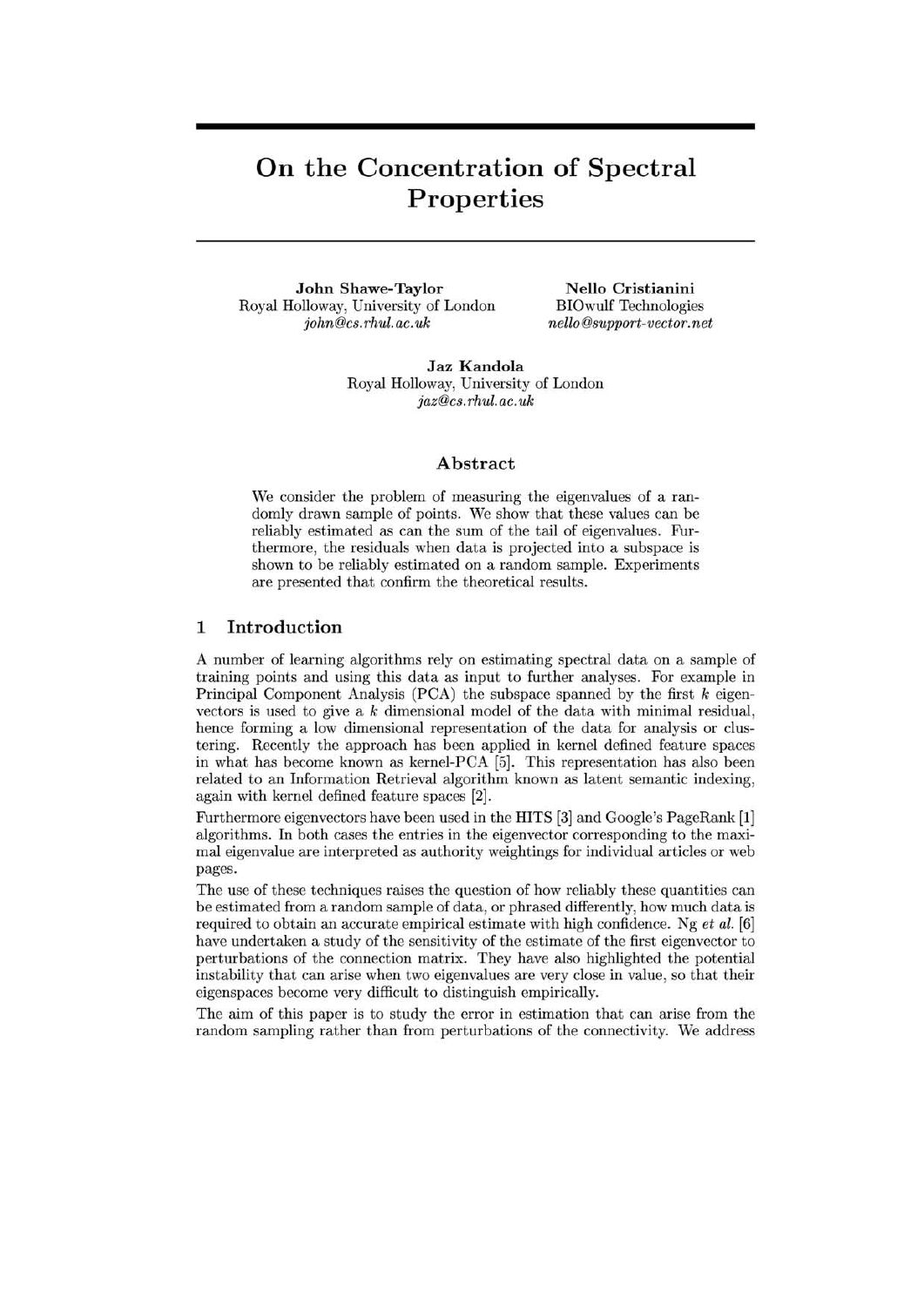this question using concentration inequalities. We will show that eigenvalues estimated from a sample of size  $m$  are indeed concentrated, and furthermore the sum of the last  $m - k$  eigenvalues is subject to a similar concentration effect, both results of independent mathematical interest. The sum of the last  $m - k$  eigenvalues is related to the error in forming a *k* dimensional PCA approximation, and hence will be shown to justify using empirical projection subspaces in such algorithms as kernel-PCA and latent semantic kernels.

The paper is organised as follows. **In** section 2 we give the background results and develop the basic techniques that are required to derive the main results in section 3. We provide experimental verification of the theoretical findings in section 4, before drawing our conclusions.

#### **2 Background and Techniques**

We will make use of the following results due to McDiarmid. Note that  $\mathbb{E}_S$  is the expectation operator under the selection of the sample.

**Theorem 1** *(McDiarmid [4])* Let  $X_1, \ldots, X_n$  be independent random variables tak*ing values in a set A, and assume that*  $f: A^n \to \mathbb{R}$ *, and*  $f_i: A^{n-1} \to \mathbb{R}$  satisfy for  $1\leq i\leq n$ 

$$
\sup_{x_1,\ldots,x_n} |f(x_1,\ldots,x_n)-f_i(x_1,\ldots,x_{i-1},x_{i+1},\ldots,x_n)| \leq c_i,
$$

then for all  $\epsilon > 0$ ,

$$
P\{|f(X_1,\ldots,X_n)-\mathbb{E}f(X_1,\ldots,X_n)|>\epsilon\}\leq 2\exp\left(\frac{-2\epsilon^2}{\sum_{i=1}^n c_i^2}\right)
$$

**Theorem 2** *(McDiarmid [4])* Let  $X_1, \ldots, X_n$  be independent random variables tak*ing values in a set A, and assume that*  $f : A^n \to \mathbb{R}$ , *for*  $1 \leq i \leq n$ 

$$
\sup_{x_1,\ldots,x_n,\hat{x}_i} |f(x_1,\ldots,x_n)-f(x_1,\ldots,x_{i-1},\hat{x}_i,x_{i+1},\ldots,x_n)| \leq c_i,
$$
  
then for all  $\epsilon > 0$ ,

$$
P\{|f(X_1,\ldots,X_n)-\mathbb{E}f(X_1,\ldots,X_n)|>\epsilon\}\leq 2\exp\left(\frac{-2\epsilon^2}{\sum_{i=1}^n c_i^2}\right)
$$

We will also make use of the following theorem characterising the eigenvectors of a symmetric matrix.

**Theorem 3 (Courant-Fischer Minimax Theorem)** *If*  $M \in \mathbb{R}^{m \times m}$  *is symmetric, then for*  $k = 1, \ldots, m$ ,

$$
\lambda_k(M) = \max_{\dim(T)=k} \min_{0 \neq v \in T} \frac{v'Mv}{v'v} = \min_{\dim(T)=m-k+1} \max_{0 \neq v \in T} \frac{v'Mv}{v'v},
$$

*with the extrama achieved by the corresponding eigenvector.* 

The approach adopted in the proofs of the next section is to view the eigenvalues as the sums of squares of residuals. This is applicable when the matrix is positive semidefinite and hence can be written as an inner product matrix  $M = X'X$ , where X' is the transpose of the matrix *X* containing the *m* vectors  $x_1, \ldots, x_m$  as columns. This is the finite dimensional version of Mercer's theorem, and follows immediately if we take  $X = V\sqrt{\Lambda}$ , where  $M = V\Lambda V'$  is the eigenvalue decomposition of M. There may be more succinct ways of representing  $X$ , but we will assume for simplicity (but without loss of generality) that  $X$  is a square matrix with the same dimensions as M. To set the scene, we now present a short description of the residuals viewpoint.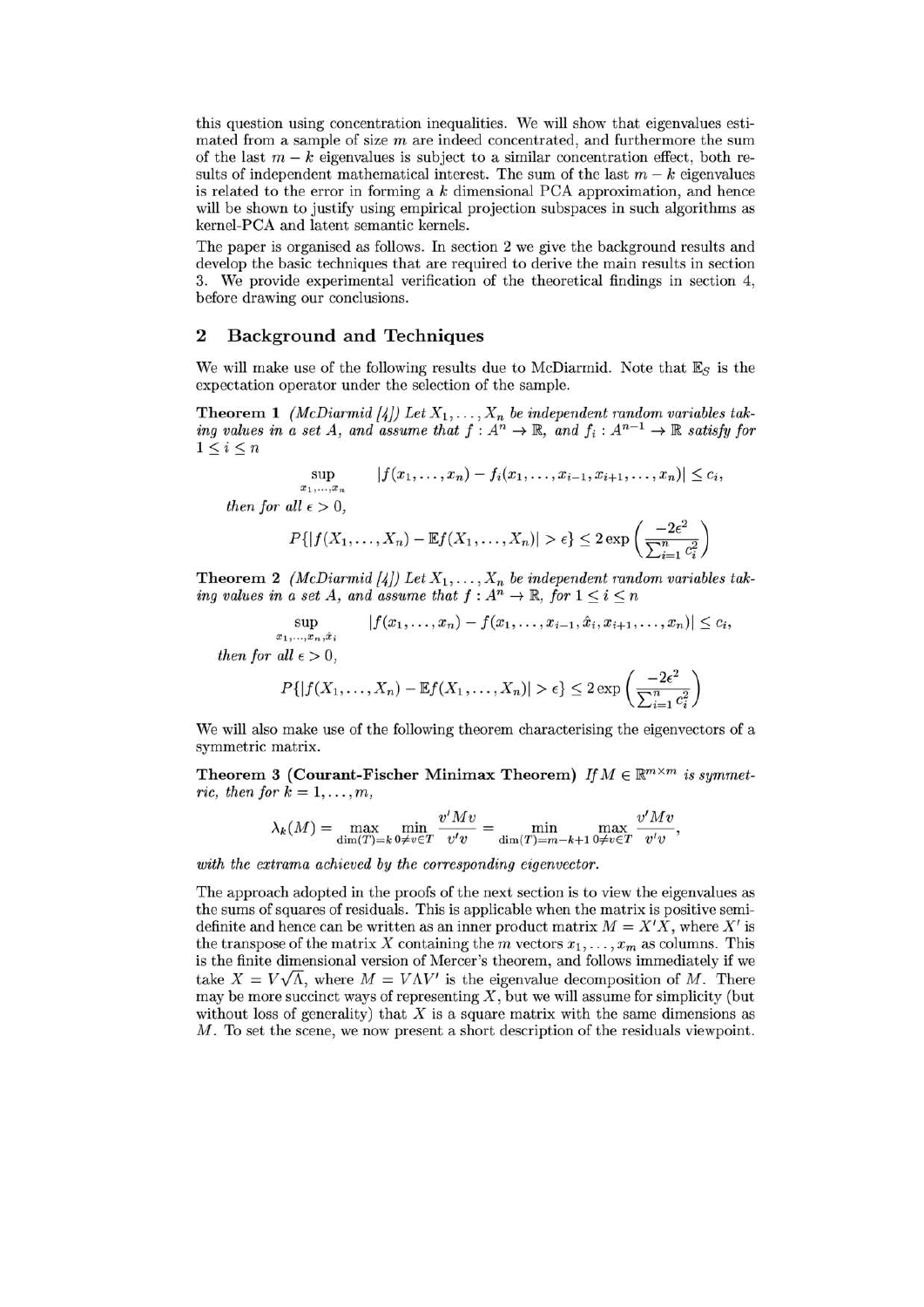The starting point is the singular value decomposition of  $X = U\Sigma V'$ , where U and V are orthonormal matrices and  $\Sigma$  is a diagonal matrix containing the singular values (in descending order). We can now reconstruct the eigenvalue decomposition of  $M = X'X = V\Sigma \check{U}'U\Sigma V' = V\Lambda V'$ , where  $\Lambda = \Sigma^2$ . But equally we can construct a matrix  $N = XX' = U\Sigma V'V\Sigma U' = U\Lambda U'$ , with the same eigenvalues as M.

As a simple example consider now the first eigenvalue, which by Theorem 3 and the above observations is given by

$$
\lambda_1(M) = \max_{0 \neq v \in \mathbb{R}^m} \frac{v' N v}{v' v} = \max_{0 \neq v \in \mathbb{R}^m} \frac{v' X X' v}{v' v} = \max_{0 \neq v \in \mathbb{R}^m} \frac{\|v' X\|^2}{v' v}
$$

$$
= \max_{0 \neq v \in \mathbb{R}^m} \sum_{j=1}^m \|P_v(x_j)\|^2 = \sum_{j=1}^m \|x_j\|^2 - \min_{0 \neq v \in \mathbb{R}^m} \sum_{j=1}^m \|P_v(x_j)\|^2
$$

where  $P_v(x)$   $(P_v^{\perp}(x))$  is the projection of *x* onto the space spanned by *v* (space perpendicular to *v*), since  $||x||^2 = ||P_v(x)||^2 + ||P_v^{\perp}(x)||^2$ . It follows that the first eigenvector is characterised as the direction for which sum of the squares of the residuals is minimal.

Applying the same line of reasoning to the first equality of Theorem 3, delivers the following equality

$$
\lambda_k = \max_{\dim(V)=k} \min_{0 \neq v \in V} \sum_{j=1}^m ||P_v(x_j)||^2.
$$
 (1)

Notice that this characterisation implies that if  $v^k$  is the *k*-th eigenvector of *N*, then

$$
\lambda_k = \sum_{j=1}^{m} ||P_{v^k}(x_j)||^2,
$$
\n(2)

which in turn implies that if  $V_k$  is the space spanned by the first  $k$  eigenvectors, then

$$
\sum_{i=1}^{k} \lambda_i = \sum_{j=1}^{m} ||P_{V_k}(x_j)||^2 = \sum_{j=1}^{m} ||x_j||^2 - \sum_{j=1}^{m} ||P_{V_k}^{\perp}(x_j)||^2, \tag{3}
$$

where  $P_V(x)$   $(P_V^{\perp}(x))$  is the projection of x into the space *V* (space perpendicular to  $V$ ). It readily follows by induction over the dimension of  $V$  that we can equally characterise the sum of the first  $k$  and last  $m - k$  eigenvalues by

$$
\sum_{i=1}^{k} \lambda_i = \max_{\dim(V)=k} \sum_{j=1}^{m} ||P_V(x_j)||^2 = \sum_{j=1}^{m} ||x_j||^2 - \min_{\dim(V)=k} \sum_{j=1}^{m} ||P_V^{\perp}(x_j)||^2,
$$
\n
$$
\sum_{i=k+1}^{m} \lambda_i = \sum_{j=1}^{m} ||x_j||^2 - \sum_{i=1}^{k} \lambda_i = \min_{\dim(V)=k} \sum_{j=1}^{m} ||P_V^{\perp}(x_j)||^2.
$$
\n(4)

Hence, as for the case when  $k = 1$ , the subspace spanned by the first *k* eigenvalues is characterised as that for which the sum of the squares of the residuals is minimal. Frequently, we consider all of the above as occurring in a kernel defined feature space, so that wherever we have written  $x_j$  we should have put  $\phi(x_j)$ , where  $\phi$  is the corresponding projection.

### **3 Concentration of eigenvalues**

The previous section outlined the relatively well-known perspective that we now apply to obtain the concentration results for the eigenvalues of positive semi-definite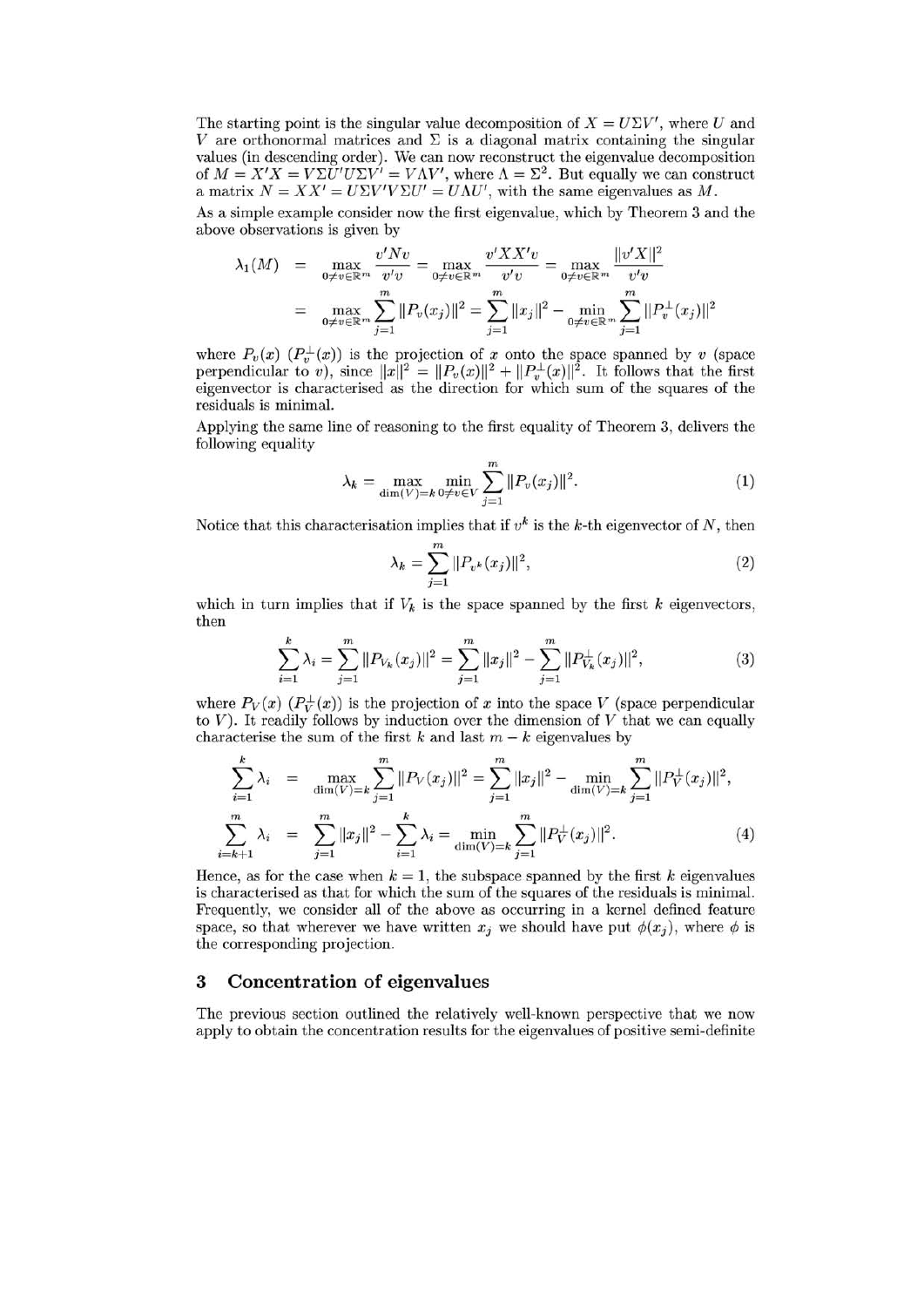matrices. The key to the results is the characterisation in terms of the sums of residuals given in equations (1) and (4).

**Theorem 4** *Let*  $K(x, z)$  *be a positive semi-definite kernel function on a space*  $X$ , and let  $\mu$  be a distribution on X. Fix natural numbers m and  $1 \leq k < m$  and let  $S = (x_1, \ldots, x_m) \in X^m$  be a sample of *m* points drawn according to  $\mu$ . Then for  $all \epsilon > 0,$ 

$$
P\{|\frac{1}{m}\lambda_k(S) - \mathbb{E}_S[\frac{1}{m}\lambda_k(S)]| \ge \epsilon\} \le 2\exp\left(\frac{-2\epsilon^2 m}{R^4}\right),
$$

where  $\lambda_k(S)$  is the k-th eigenvalue of the matrix  $K(S)$  with entries  $K(S)_{ij} =$  $K(x_i, x_j)$  and  $R^2 = \max_{x \in X} K(x, x)$ .

**Proof:** The result follows from an application of Theorem 1 provided

$$
\sup_{S} |\frac{1}{m}\lambda_k(S) - \frac{1}{m}\lambda_k(S \setminus \{x_i\})| \le R^2/m.
$$

Let  $\hat{S} = S \setminus \{x_i\}$  and let *V*  $(\hat{V})$  be the *k* dimensional subspace spanned by the first *k* eigenvectors of  $K(S)$  ( $K(\hat{S})$ ). Using equation (1) we have

$$
\lambda_k(S) \geq \min_{v \in \hat{V}} \sum_{j=1}^m ||P_v(x_j)||^2 \geq \min_{v \in \hat{V}} \sum_{j \neq i} ||P_v(x_j)||^2 = \lambda_k(\hat{S})
$$
  

$$
\lambda_k(\hat{S}) \geq \min_{v \in V} \sum_{j \neq i} ||P_v(x_j)||^2 \geq \min_{v \in V} \sum_{j=1}^m ||P_v(x_j)||^2 - R^2 = \lambda_k(S) - R^2
$$

Surprisingly a very similar result holds when we consider the sum of the last  $m - k$ eigenvalues.

**Theorem 5** *Let*  $K(x, z)$  *be a positive semi-definite kernel function on a space*  $X$ , and let  $\mu$  be a distribution on X. Fix natural numbers m and  $1 \leq k < m$  and let  $S = (x_1, \ldots, x_m) \in X^m$  be a sample of *m* points drawn according to  $\mu$ . Then for  $all \epsilon > 0,$ 

$$
P\{|\frac{1}{m}\lambda^{>k}(S)-\mathbb{E}_S[\frac{1}{m}\lambda^{>k}(S)]|\geq\epsilon\}\leq 2\exp\left(\frac{-2\epsilon^2m}{R^4}\right),
$$

where  $\lambda^{>k}(S)$  is the sum of all but the largest k eigenvalues of the matrix  $K(S)$  with *entries*  $K(S)_{ij} = K(x_i, x_j)$  and  $R^2 = \max_{x \in X} K(x, x)$ .

**Proof:** The result follows from an application of Theorem 1 provided

$$
\sup_{S} |\frac{1}{m}\lambda^{>k}(S) - \frac{1}{m}\lambda^{>k}(S \setminus \{x_i\})| \leq R^2/m.
$$

Let  $\hat{S} = S \setminus \{x_i\}$  and let *V*  $(\hat{V})$  be the *k* dimensional subspace spanned by the first *k* eigenvectors of  $K(S)$  ( $K(\hat{S})$ ). Using equation (4) we have

$$
\lambda^{&}(S) \leq \sum_{j=1}^{m} ||P_{\hat{V}}^{\perp}(x_j)||^2 \leq \sum_{j \neq i} ||P_{\hat{V}}^{\perp}(x_j)||^2 + R^2 = \lambda^{&}(S) + R^2
$$
  

$$
\lambda^{&}(S) \leq \sum_{j \neq i} ||P_{V}^{\perp}(x_j)||^2 = \sum_{j=1}^{m} ||P_{V}^{\perp}(x_j)||^2 - ||P_{V}^{\perp}(x_i)||^2 \leq \lambda^{&}(S)
$$

 $\Box$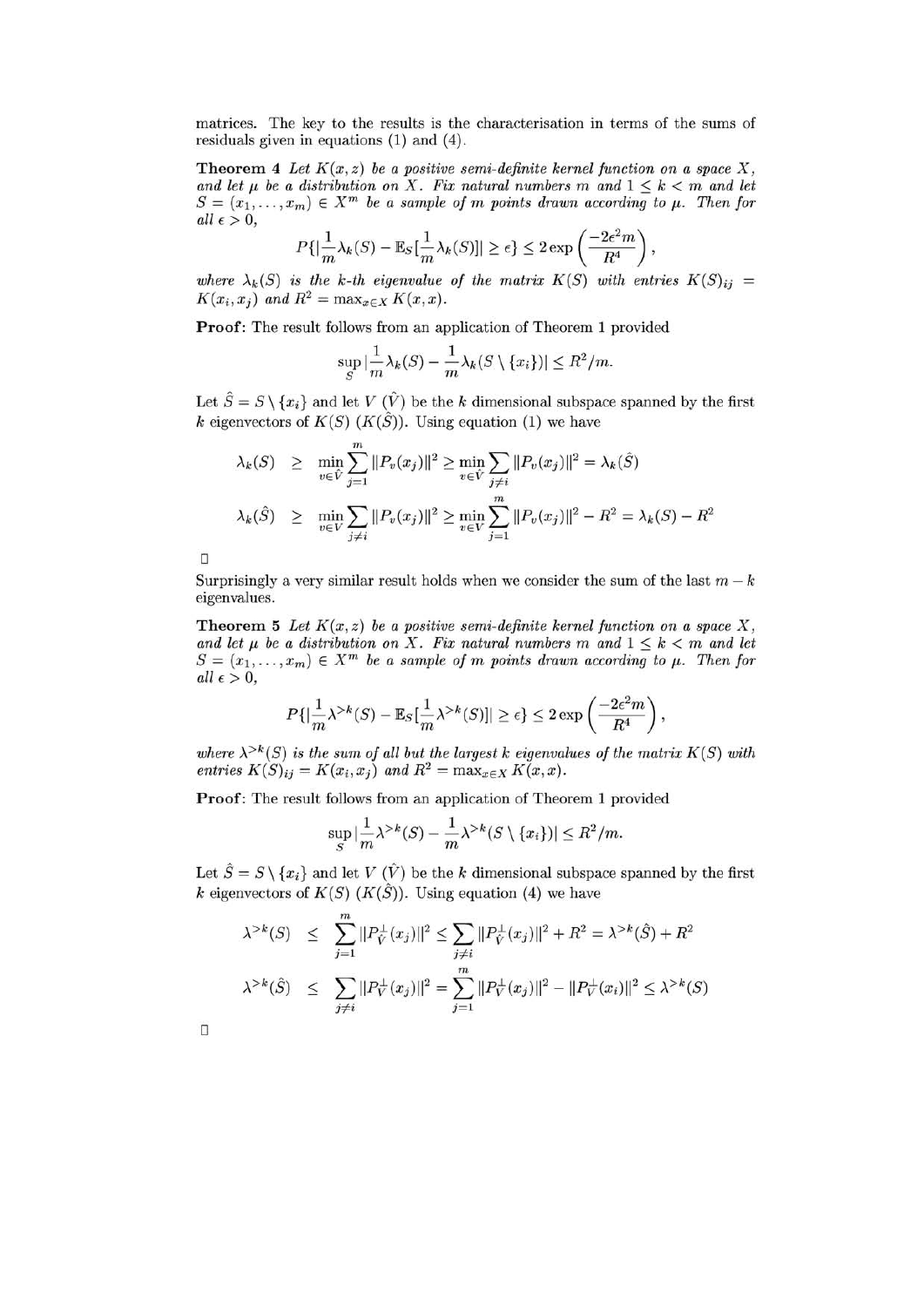Our next result concerns the concentration of the residuals with respect to a fixed subspace. For a subspace *V* and training set *S ,* we introduce the notation

$$
\bar{P}_V(S) = \frac{1}{m} \sum_{i=1}^{m} ||P_V(x_i)||^2.
$$

**Theorem 6** Let  $\mu$  be a distribution on X. Fix natural numbers  $m$  and a subspace *V* and let  $S = (x_1, \ldots, x_m) \in X^m$  be a sample of *m* points drawn according to  $\mu$ . *Then for all*  $\epsilon > 0$ ,

$$
P\{|\bar{P}_V(S) - \mathbb{E}_S[\bar{P}_V(S)]| \ge \epsilon\} \le 2\exp\left(\frac{-\epsilon^2 m}{2R^4}\right).
$$

**Proof:** The result follows from an application of Theorem 2 provided

$$
\sup_{S,\hat{x}_i} |\bar{P}_V(S) - \bar{P}(S \setminus \{x_i\} \cup \{\hat{x}_i\})| \le R^2/m.
$$

Clearly the largest change will occur if one of the points  $x_i$  and  $\hat{x}_i$  is lies in the subspace *V* and the other does not. In this case the change will be at most  $R^2/m$ .  $\Box$ 

#### **4 Experiments**

**In** order to test the concentration results we performed experiments with the Breast cancer data using a cubic polynomial kernel. The kernel was chosen to ensure that the spectrum did not decay too fast.

We randomly selected 50% of the data as a 'training' set and kept the remaining 50% as a 'test' set. We centered the whole data set so that the origin of the feature space is placed at the centre of gravity of the training set. We then performed an eigenvalue decomposition of the training set. The sum of the eigenvalues greater than the *k-th* gives the sum of the residual squared norms of the training points when we project onto the space spanned by the first *k* eigenvectors. Dividing this by the average of all the eigenvalues (which measures the average square norm of the training points in the transformed space) gives a fraction residual not captured in the *k* dimensional projection. This quantity was averaged over 5 random splits and plotted against dimension in Figure 1 as the continuous line. The error bars give one standard deviation. The Figure 1a shows the full spectrum, while Figure 1b shows a zoomed in subwindow. The very tight error bars show clearly the very tight concentration of the sums of tail of eigenvalues as predicted by Theorem 5.

**In** order to test the concentration results for subsets we measured the residuals of the test points when they are projected into the subspace spanned by the first *k*  eigenvectors generated above for the training set. The dashed lines in Figure 1 show the ratio of the average squares of these residuals to the average squared norm of the test points. We see the two curves tracking each other very closely, indicating that the subspace identified as optimal for the training set is indeed capturing almost the same amount of information in the test points.

#### **5 Conclusions**

The paper has shown that the eigenvalues of a positive semi-definite matrix generated from a random sample is concentrated. Furthermore the sum of the last  $m - k$ eigenvalues is similarly concentrated as is the residual when the data is projected into a fixed subspace.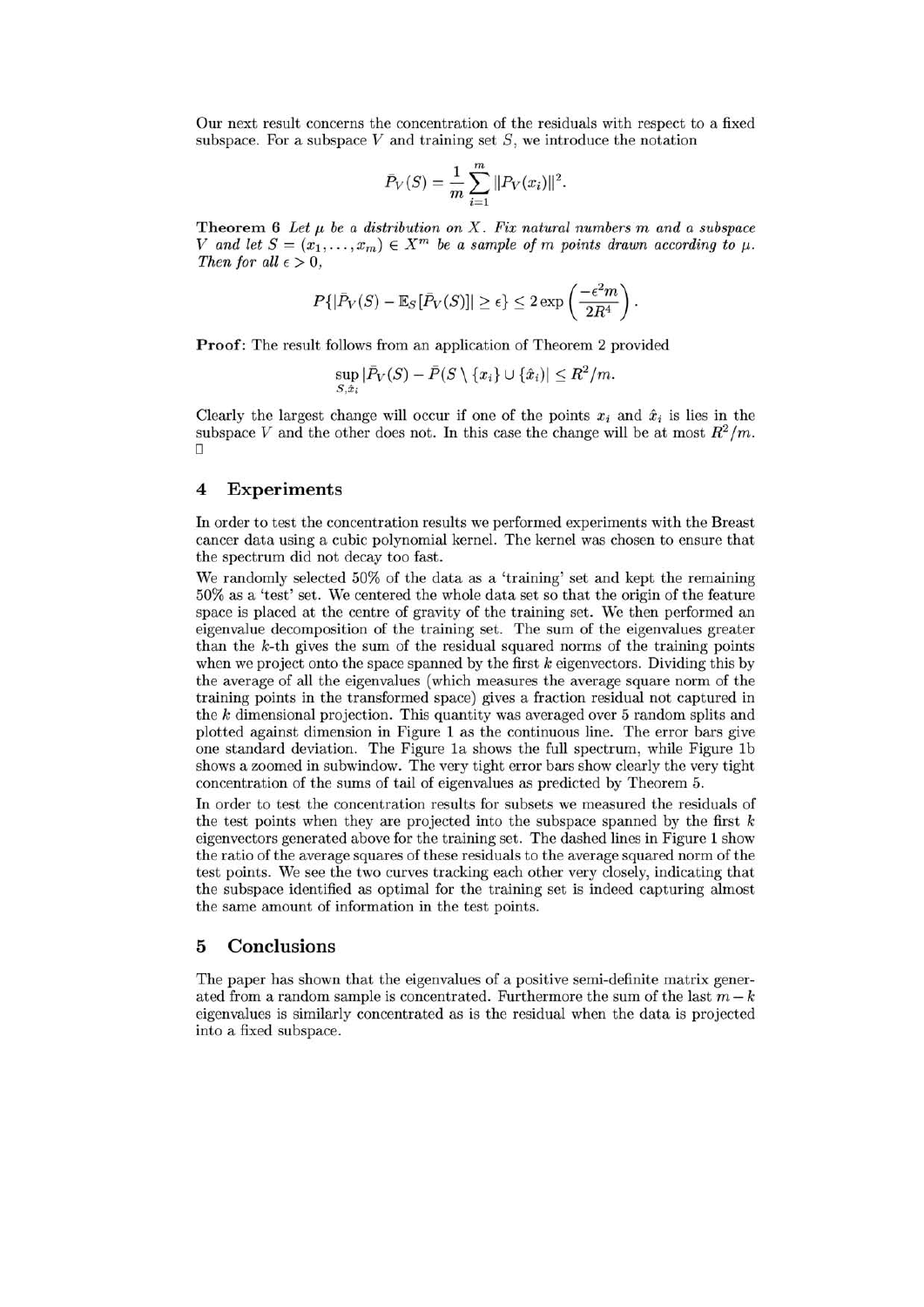

Figure 1: Plots of the fraction of the average squared norm captured in the subspace spanned by the first  $k$  eigenvectors for different values of  $k$ . Continuous line is fraction for training set, while the dashed line is for the test set. (a) shows the full spectrum, while (b) zooms in on an interesting portion.